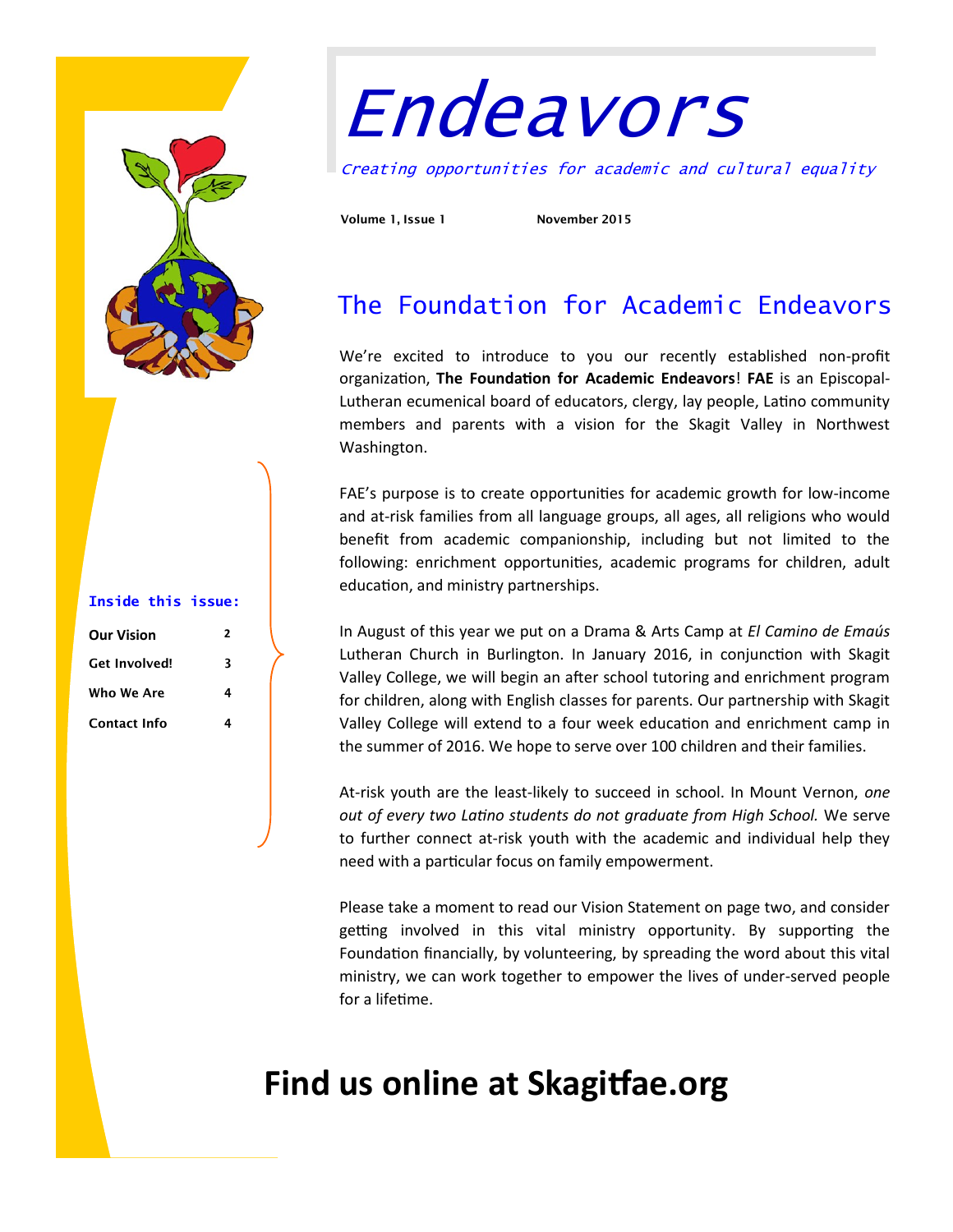

# *Our Vision*

The Foundation for Academic Endeavors has committed to working together with the Latino community, and has set its vision *"to create opportunities for academic growth for low-income families from all language groups, all ages, all religions who would benefit from academic companionship, including but not limited to the following: Enrichment Opportunities, Academic programs for children, Adult Education, and Ministry Partnerships."*

In 2012 statistics showed that 55% of the children in the Mt. Vernon school district are Latinos but only *one in two Latinos* go on to graduate from high school.

In speaking with parents and family members in the Latino community of Skagit Valley, the key to keeping at-risk youth in school is to invest in something broader than just child tutoring. Parents of these students strongly desire to be an advocate for their children's education, but often find themselves hindered by language and education barriers. By providing ESL classes for adults, parents are better equipped to interact in area of their child's academics. Partnering with Skagit Valley College will promote awareness of Adult-Ed opportunities available to the community. FAE will function as a liaison for parents and students in the forum of education.

The Foundation desires to build cultural competency: The awareness of one's own cultural identity and views about difference, and the ability to learn and build on the varying cultural and community norms of students and their families. *Integration,* not *assimilation* allows cultures to be empowered for success.

At the very core of the Foundation's efforts is the desire to walk side by side with the Skagit Valley community and hold their struggles and triumphs with a heart of compassion. Coming alongside this community and understanding that our own future is bound to the success and empowerment of our brothers and sisters in the Skagit Valley, we will work to make the difference. We invite you to join us in this effort.

*"If you have come here to help me, you are wasting your time, but if you have come because your liberation is bound up in mine, then let us work together."*

*--Australian Aboriginal Woman* 

**In 2012 statistics showed that 55% of the children in the Mt. Vernon school district are Latinos but 50% of those** *do not graduate*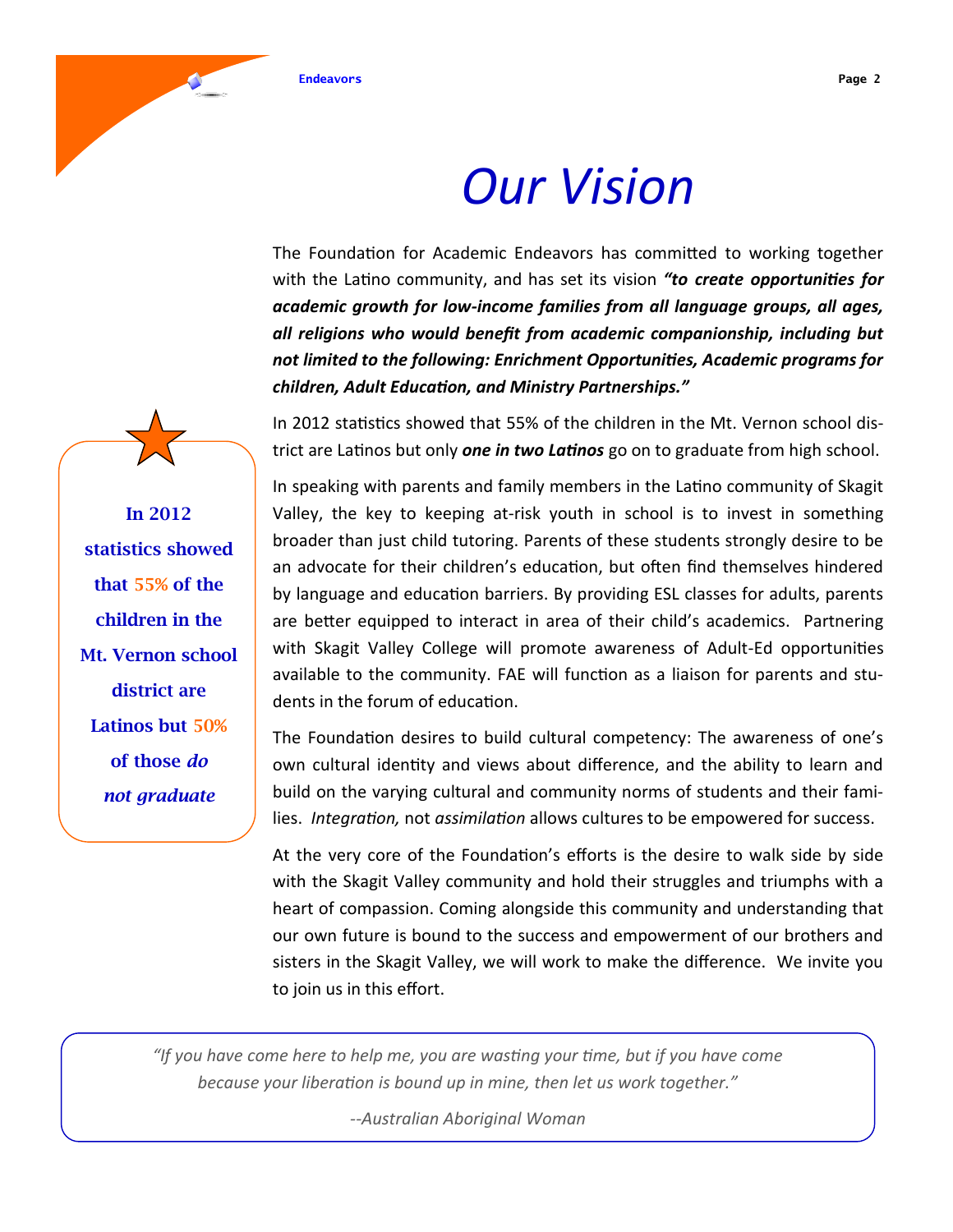#### **Partner with the Foundation for Academic Endeavors**

Volunteer your time and talents— Support us financially— Get the word out

The FAE is made up of folks like you who have a heartfelt desire to see at-risk and under-served members of the Skagit Valley community empowered to personal achievement.

In August 2015 the Foundation for Academic Endeavors (FAE), still in its infancy, presented a week-long **Drama & Arts Camp** at *El Camino de Emaús* Lutheran Church in Burlington. Thirty Latino children and their families participated in a drama class led by acting teacher, Matthew Riggins. The youth, ages four through 16 also enjoyed costumemaking, music, and an interactive literacy program. The children then participated in a local production of 'A Midsummer Night's Dream.' The program was a great success, thanks to the volunteer teachers and aides.

In 2016 the FAE plans to offer a four-week **Summer Camp**  July 20th-August 13th. Participating youth, pre-K through high school, will receive academic help, as well as music, field trips, outdoor activities, and meals each day. Computer literacy, individual tutoring, and an emphasis on realizing personal goals will allow students to stay connected with academics during the summer break. This program is funded by grants and donations from our supporters. We also invite adult and youth volunteers from all over the state to come be a part of this day camp program.

For more information and to download the volunteer registration form, go online at

#### **skagitfae.org.**

In January 2016 the FAE will begin an **After-school Program** to further connect at-risk youth with the academic and individual help they may need in their community. While there are several after-school programs available to students in the Skagit Valley, FAE's program will put a strong emphasis on empowering families through cultural competency, adult education for parents, and parent/student enrichment activities. Combining multi-cultural leadership with a parental board will help ensure that the program maintains a close and relevant connection with the needs of the community.

**"FAE will begin an afterschool program to further connect at-risk youth with the academic & individual help they need in their community"**



#### **Support the Foundation financially!**

Your tax-deductible donation is an investment that will help empower the under-served in the Skagit Valley communities for a lifetime.